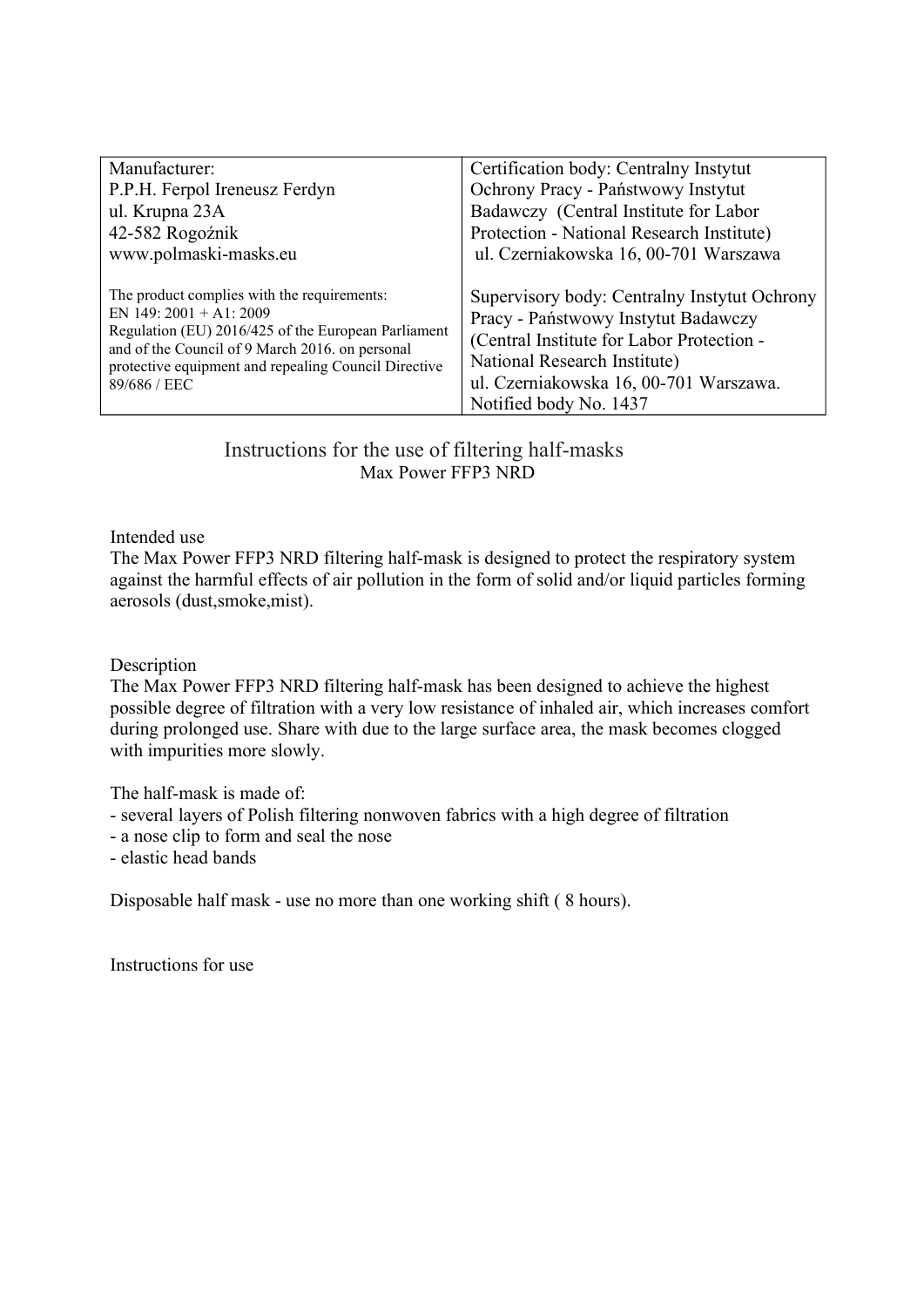

1.Before use, check the technical condition, do not use if damaged.

2.Open the mask by its edges from the inside, slightly bend the nose clip in its center.

3.Grasp the fully open half- mask with one hand and grasp both straps with the other hand. Slip the bottom of the mask under your chin, put the top over your nose, and put the straps over your head.

4. Place the upper band over the ears and the lower band below the ears.

5.Use your hands to form a nose clip around your nose to ensure that the mask fits tightly to your face. Position the half- mask so that it fits snugly and comfortably over your face.

6. Check the tightness of the half-mask by putting your hand to it and exhaling. If you feel an air leak, improve the adhesion of the nose clip. Only a tight half-mask can provide adequate protection.

Dispose of the product in accordance with local regulations.

Warning

Do not use the half-mask:

- when oxygen deficiency is below 18%

-in spaces of small cubature and poor ventilation such as wells, tanks, channels

-if the type of concentration and properties of the harmful substances are unknown

- in the case of pollutants in the form of steam, gases and mists of substances harmful to health and life

-do not use when extinguishing a fire

-the half-mask worn on the face with stubble, beard or scars may not seal properly -do not use in an explosive environment, does not protect against gases and vapors -may limit the feeling of gas and fuel leakage

Storage and maintenance

- the product is disposable and cannot be washed or cleaned

- store the half-masks at temperatures between -20 $^{\circ}$ C and + 70 $^{\circ}$ C and humidity below 80%

- if stored properly, the shelf life is 5 years

Explanation of graphic signs and symbols

FFP3 – protection class NR – disposable half - mask (maximum one working shift)